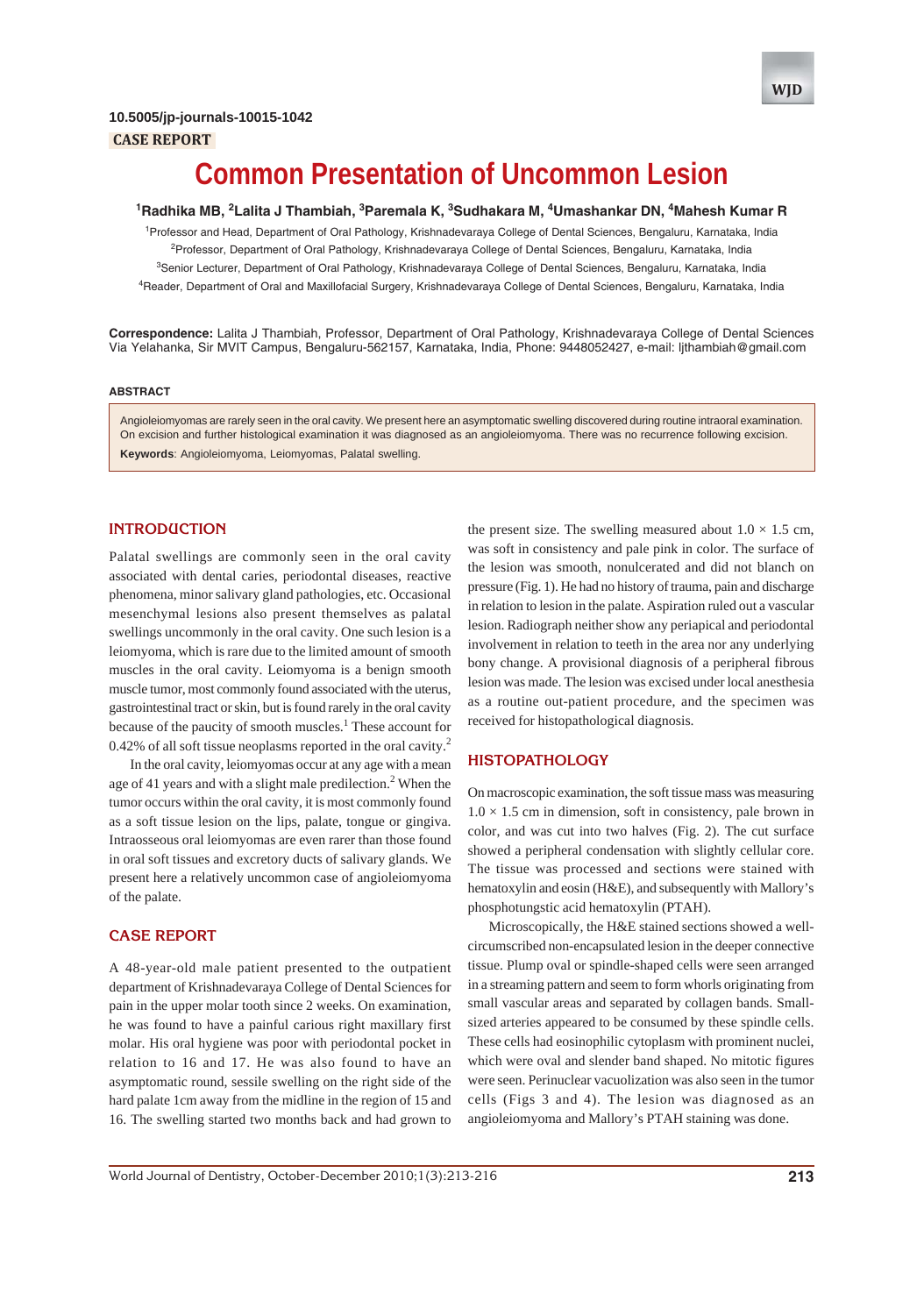*Radhika MB et al*





**Fig. 1:** Clinical picture showing a palatal swelling **Fig. 4:** Photomicrograph showing arteries appearing as consumed by the spindle cells. H&E × 200



**Fig. 2:** The cut surfaces of the lesion



**Fig. 5:** Photomicrograph showing the cells with dark blue staining intracytoplasmic fibrils. Mallory's  $PTAH \times 400$ 



**Fig. 3:** Photomicrograph showing plump or spindle shaped cells in a streaming pattern. H&E × 200

In Mallory's PTAH stained sections, the tumor cells showed distinct dark blue stained intracytoplasmic fibrillary extensions (Fig. 5).

# **DISCUSSION**

Palatal swellings are a common presentation of a plethora of causes. The differential diagnoses for such swellings include periapical or periodontal conditions, reactive fibrous lesions, minor salivary gland conditions and mesenchymal lesions. Benign smooth muscle tumors are uncommon in the palate. The first case of soft tissue oral leiomyoma was reported by Blanc in 1884.<sup>3</sup> Since then, there have been many reports of soft tissue oral leiomyoma in the literature.

The World Health Organization classifies leiomyoma histologically into three categories: Leiomyoma (solid

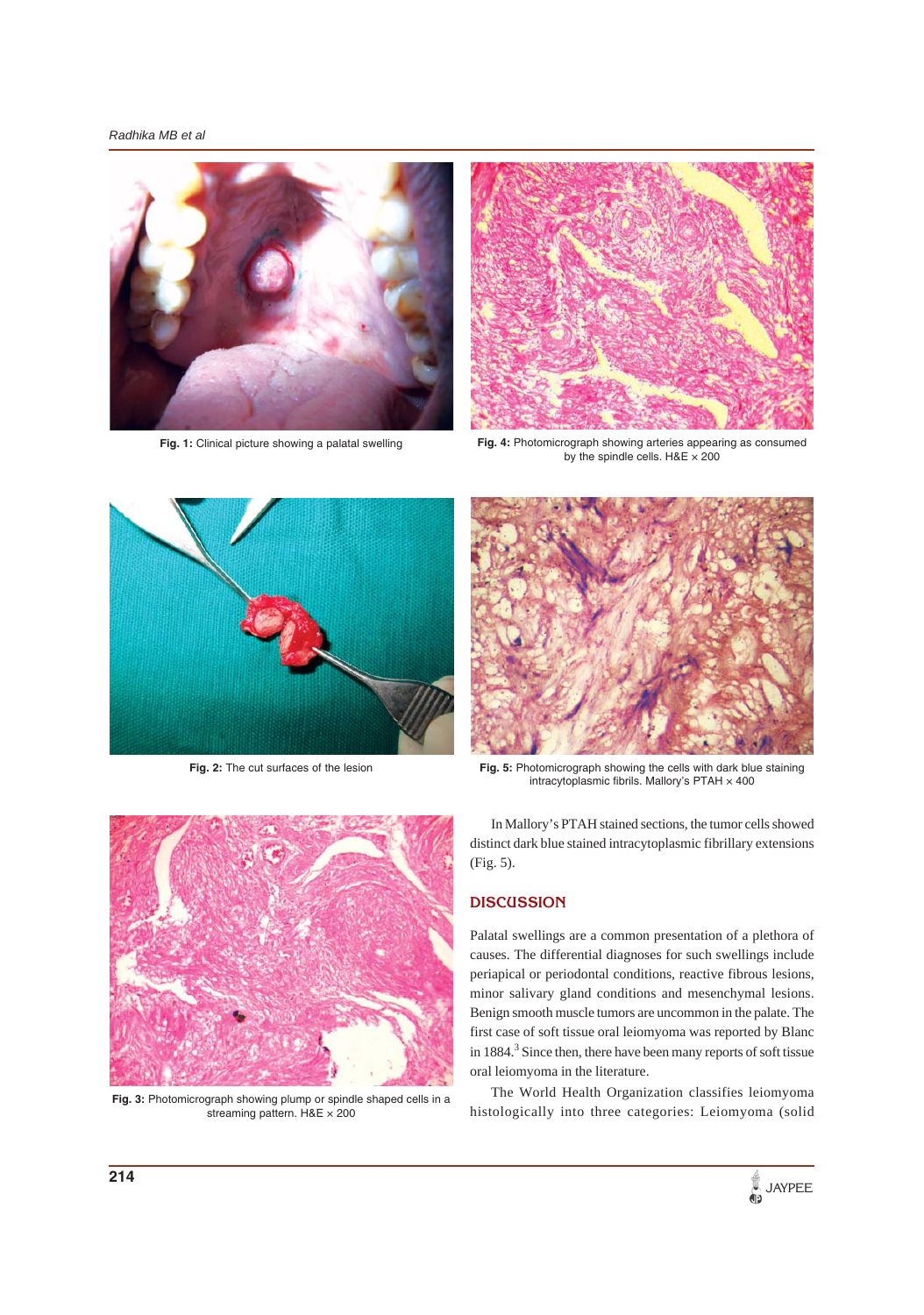

leiomyoma), angiomyoma (vascular leiomyoma) and epithelioid leiomyoma (leiomyoblastoma).<sup>4</sup>

Leiomyomas are more frequently seen in women, except for those that occur in the oral cavity, which has a male predominance.<sup>1,5</sup> These develop later in life usually between 4th and 6th decades of life as a solitary lesion.

Oral leiomyomas are also classified as vascular leiomyomas, solid pattern leiomyomas and epithelioid leiomyomas.<sup>4</sup>

The solid pattern leiomyoma is more often an unencapsulated lesion and a less well-defined mass. Histologically, the smooth muscle bundles here show an interweaving pattern and the stroma is variable.<sup>5,6</sup> Occasionally, the collagenous stroma is so extensive that it can obscure the true nature of the lesions.4

Angioleiomyoma is a solitary form of leiomyoma that usually occurs in the connective tissue and composed of numerous smooth muscle bundles with thick-walled blood vessels and interspersed fibrous connective tissue. Stout designated them as vascular leiomyomas to contrast them with cutaneous leiomyomas that has thin-walled vessels.<sup>7,8</sup> This variant of leiomyoma is most frequently seen in the oral cavity with 75% of all cases corresponding to this histological type. Since the pathogenesis is unclear, some consider them as vascular hamartomas wherein the smooth muscle cells proliferates within a hemangioma, which would produce an angioleiomyoma. This further proliferates toward a simple leiomyoma.<sup>9</sup> Smooth muscle is sparse in the oral cavity, however this region is rich in blood vessels. Therefore, it has been proposed that the tunica media layer of the blood vessels may be the origin of oral vascular leiomyoma. Lips are the most common site followed by tongue, cheek, palate and gingiva. They can also arise from the excretory ducts of salivary gland.

The angioleiomyomas have a characteristic histological appearance with abundant thick-walled muscular vascular channels with intervening fibrous or occasionally myxoid connective tissue.10 It is characterized by a well-localized proliferation of mesenchymal cells that are fusiform in shape with eosinophilic cytoplasm and elongated basophilic nuclei that show tapered ends. The centrally located nuclei develop deep indentations during contraction. The cells are arranged in fascicles in which the nuclei are staggered.

The vascular spaces lined by a single layer of endothelial cells are a constant feature in vascular leiomyoma. It is not uncommon to observe vascular leiomyomas with a heterogenic cell population, and two or more different histological patterns could be interlaced in the same lesion. In this particular case, fusiform and epithelial-like cell areas were observed.

In our case, we used Mallory's PTAH stain as against the use of Van Gilson and Masson's trichrome stains to prevent false-positives.<sup>11,12</sup>

#### **CONCLUSIONS**

Clinically, palatal swellings are not an uncommon presentation of various odontogenic, periodontal and reactive fibrous lesion, but are relatively rare in mesenchymal lesions. One such uncommon lesion is angioleiomyoma, a benign smooth muscle tumor. An angioleiomyoma of the oral cavity is a relatively rare one and here we present a case of angioleiomyoma of the palate, which presented itself as an innocuous painless swelling, and was diagnosed during routine oral examination. Angioleiomyoma should be included in the differential diagnosis of oral soft tissue lesions. Here, we have used Mallory's PTAH to visualize the intracytoplasmic myofibrils and to confirm our diagnosis.

Oral angioleiomyomas do not tend to recur following excision. In the case presented here, after 4 years and 2 months of follow-up, the patient has had no recurrence.

Long-standing leiomyomas can undergo malignant changes. Hence, all leiomyomas should always be viewed with caution, and follow-up is essential even though the benign nature of such lesions is well-documented.

## **ACKNOWLEDGMENTS**

We would like to thank Mr Samuel Rathna Raju and Mrs Sunita S, Laboratory technicians, Krishnadevaraya College of Dental Sciences, Bengaluru for their technical work.

### **REFERENCES**

- 1. Farman AG, Kay S. Oral leiomyosarcomas: Report of a case and review of the literature pertaining to smooth muscle tumours of the oral cavity. Oral Surg 1977;43:402-09.
- 2. Blanc E. Travaux originaux, Gaz Hebd Med Chir 1884;21: 611-13.
- 3. Baden E, Doyle JL, Lederman DA. Leiomyoma of the oral cavity: A light microscopic and immunohistochemical study with review of the literature from 1884 to 1992. Eur J Cancer B Oral Oncol 1994;30B:1-7.
- 4. Enzinger FM, Lattes R, Torloni H. Histological typing of soft tissue tumours, Geneva, World Health Organization 1969; 30-31.
- 5. Cherrick HM, Dunlap CL, King OH. Leiomyomas of the oral cavity: Review of the literature and clinicopathologic study of seven new cases. Oral Surg 1973;35:54-66.
- 6. Napier SS, Devine JC, Rennie JS, et al. Unusual leiomyomatous hamartoma of the hard palate: A case report. Oral Surg Oral Med Oral Pathol Oral Radiol Endod 1996;82:305-07.
- 7. Stout AP. Solitary cutaneous and subcutaneous leiomyomas. Am J Cancer 1937;29:435-69.
- 8. Ide F, Mishima K, Yamada H, Saito I, Horie N, Shimoyama T, et al. Perivascular myoid tumors of the oral region: A clinicopathologic reevaluation of 35 cases. J Oral Pathol Med 2008;37:43-49.